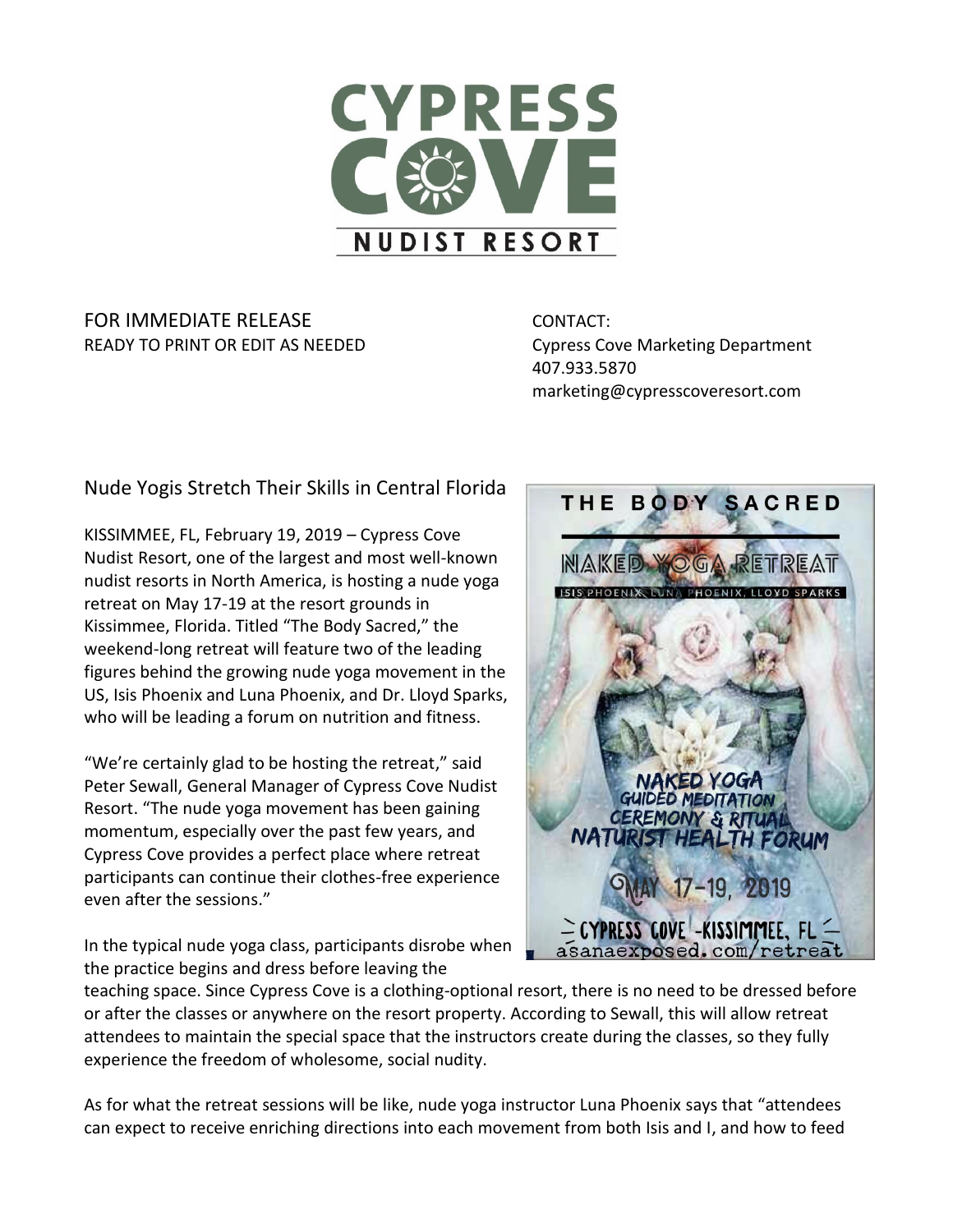the physical body to enhance its abilities by Lloyd. I envision this collaboration with Lloyd and Isis to be an eye-opening, soul-enriching experience and discovery into how sacred the nude body truly is."



Why do yoga in the nude? Luna Phoenix believes that it creates a special experience that goes much farther than simply getting some exercise, relieving stress, or enjoying the "freedom to move without wedgies." She feels that nude yoga creates an inner transformation and a new appreciation of the human body. "Nude yoga is the awareness that the naked body is the fleshy armor to the highly sensitive, empowering creature we are inside," she notes. "I am so excited to be teaching during this event!"

Isis Phoenix agrees: "This beautiful retreat will be an immersive yoga experience, weaving the mind and spirit together with the focus on the joy embodiment and the sacredness of the body temple. Luna and I will guide individuals through gentle yoga in gorgeous nature-based settings, including partner yoga to support individuals going deeper into their own experience through shared asana practice and guided meditation to reduce stress and attune the mind to full embodied presence."

"It is an experience to look forward to and to remember often and fondly long afterwards," Dr. Lloyd Sparks adds. "It will change lives—a deep dive into the realm of sacred naturism where nudity is special—not mundane—and unfolds in sacred space, a place and time set aside for a special purpose. It will be an experience that is exciting and captivating and, above all, meaningful. For my part, I will present a few thoughts on the body-mind connection along with some concrete practices for naturists backed by science to keep ourselves healthy and fit long into our golden years. We will discuss diet, exercise, and more. We will learn to listen to our bodies, understand what they want, and hear what they are telling us so that we can live long, joyous lives in abundant health."

Although the retreat is open to anyone with prior nude yoga and/or nudist experience, there are a very limited number of spots, so those interested in participating are encouraged to register soon. Price for attending the retreat is \$250 before March 5 and \$299 afterward. Lodging is not included in that fee. Both event registration and lodging can be purchased through the Cypress Cove website at cypresscoveresort.com.